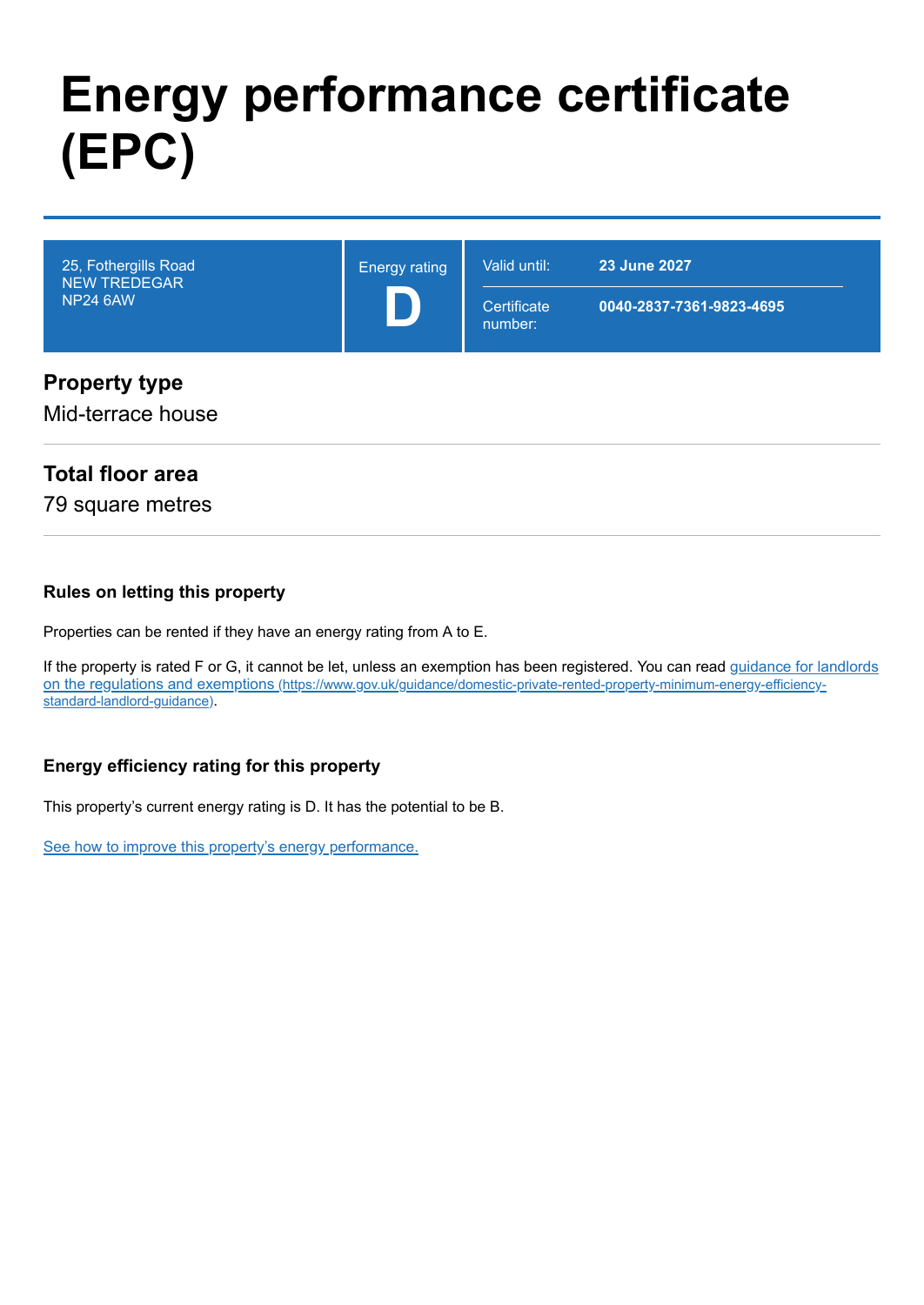| <b>Score</b> | <b>Energy rating</b> | <b>Current</b> | <b>Potential</b> |
|--------------|----------------------|----------------|------------------|
| $92 +$       | A                    |                |                  |
| 81-91        | В                    |                | 87<br>B          |
| 69-80        | $\mathbf C$          |                |                  |
| 55-68        |                      | 61<br>D        |                  |
| 39-54        | Е                    |                |                  |
| $21 - 38$    | F                    |                |                  |
| $1 - 20$     | Q                    |                |                  |

The graph shows this property's current and potential energy efficiency.

Properties are given a rating from A (most efficient) to G (least efficient).

Properties are also given a score. The higher the number the lower your fuel bills are likely to be.

For properties in England and Wales:

- the average energy rating is D
- the average energy score is 60

#### **Breakdown of property's energy performance**

This section shows the energy performance for features of this property. The assessment does not consider the condition of a feature and how well it is working.

Each feature is assessed as one of the following:

- very good (most efficient)
- good
- average
- poor
- very poor (least efficient)

When the description says "assumed", it means that the feature could not be inspected and an assumption has been made based on the property's age and type.

| <b>Feature</b> | <b>Description</b>                                        | Rating    |
|----------------|-----------------------------------------------------------|-----------|
| Wall           | Sandstone or limestone, as built, no insulation (assumed) | Very poor |
| Roof           | Pitched, 200 mm loft insulation                           | Good      |
| Roof           | Pitched, no insulation                                    | Very poor |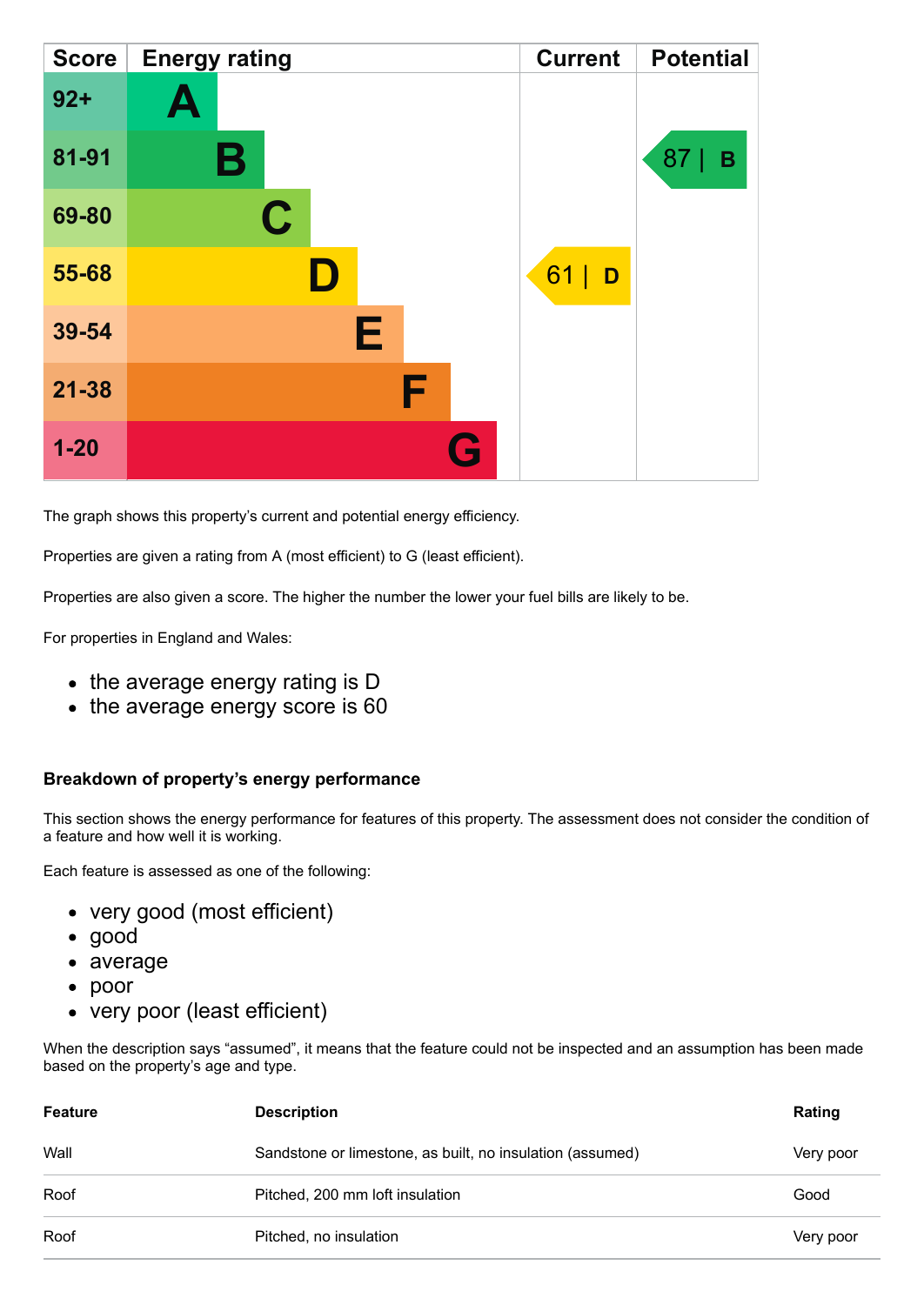| <b>Feature</b>       | <b>Description</b>                          | Rating  |
|----------------------|---------------------------------------------|---------|
| Window               | Fully double glazed                         | Average |
| Main heating         | Boiler and radiators, mains gas             | Good    |
| Main heating control | Programmer, room thermostat and TRVs        | Good    |
| Hot water            | From main system                            | Good    |
| Lighting             | Low energy lighting in 56% of fixed outlets | Good    |
| Floor                | Solid, no insulation (assumed)              | N/A     |
| Secondary heating    | Room heaters, mains gas                     | N/A     |

### **Primary energy use**

The primary energy use for this property per year is 326 kilowatt hours per square metre (kWh/m2).

What is primary energy use?

### **Additional information**

Additional information about this property:

• Stone walls present, not insulated

#### **Environmental impact of this property**

This property's current environmental impact rating is D. It has the potential to be B.

Properties are rated in a scale from A to G based on how much carbon dioxide (CO2) they produce.

Properties with an A rating produce less CO2 than G rated properties.

#### **An average household produces**

6 tonnes of CO2

#### **This property produces**

#### **This property's potential production**

1.5 tonnes of CO2

4.5 tonnes of CO2

By making the [recommended changes,](#page-3-0) you could reduce this property's CO2 emissions by 3.0 tonnes per year. This will help to protect the environment.

Environmental impact ratings are based on assumptions about average occupancy and energy use. They may not reflect how energy is consumed by the people living at the property.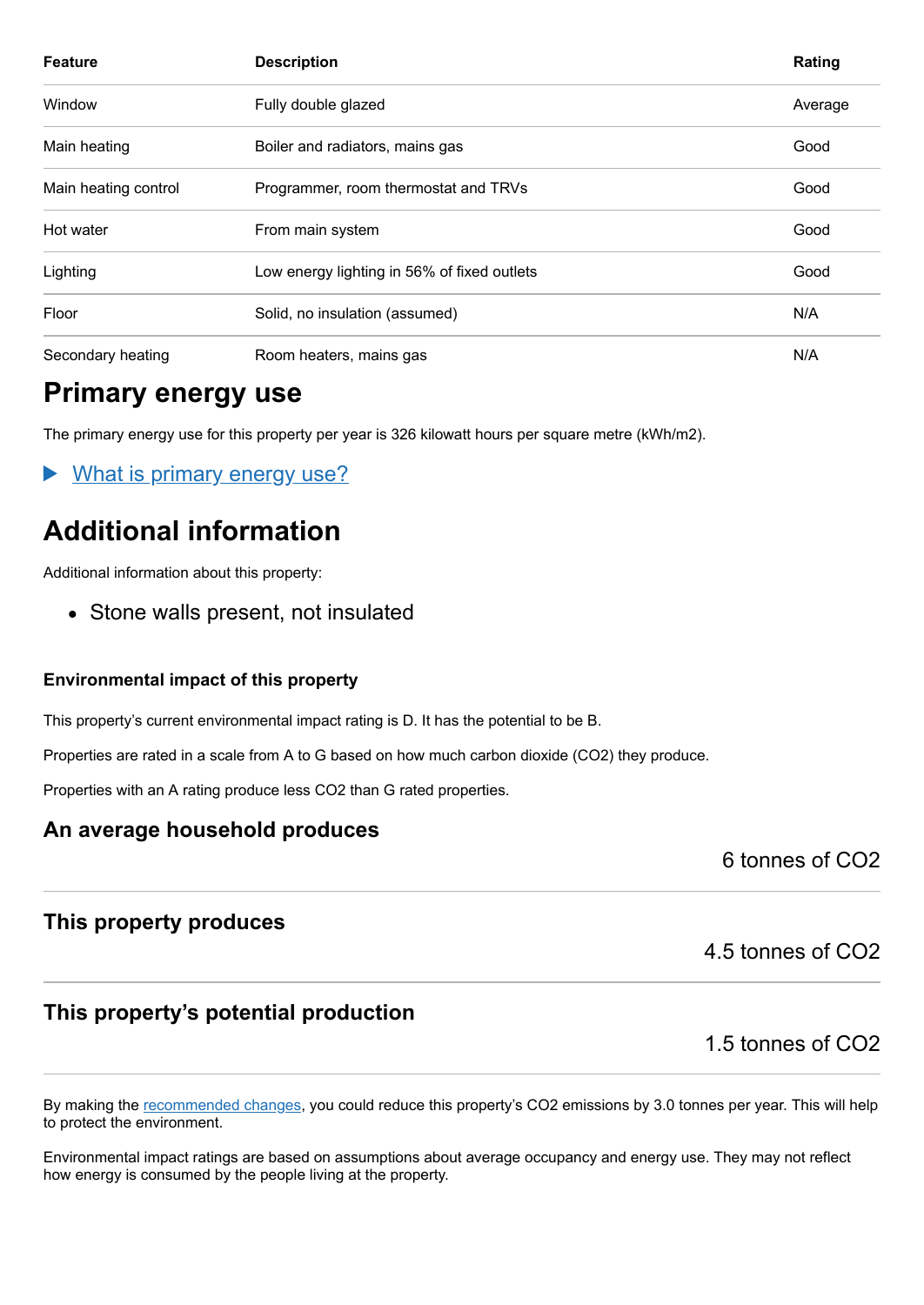#### <span id="page-3-0"></span>**How to improve this property's energy performance**

Making any of the recommended changes will improve this property's energy efficiency.

If you make all of the recommended changes, this will improve the property's energy rating and score from D (61) to B (87).

What is an energy rating?

### **Recommendation 1: Increase loft insulation to 270 mm**

Increase loft insulation to 270 mm

**Typical installation cost**

**Typical yearly saving**

**Potential rating after carrying out recommendation 1**

| Recommendation 2: Internal or external wall insulation |  |
|--------------------------------------------------------|--|
| Internal or external wall insulation                   |  |

**Typical installation cost**

£4,000 - £14,000

£269

73 | C

Potential energy

rating

**B**

£100 - £350

£54

63 | D

#### **Typical yearly saving**

**Potential rating after carrying out recommendations 1 and 2**

### **Recommendation 3: Floor insulation (solid floor)**

Floor insulation (solid floor)

**Typical installation cost**

£4,000 - £6,000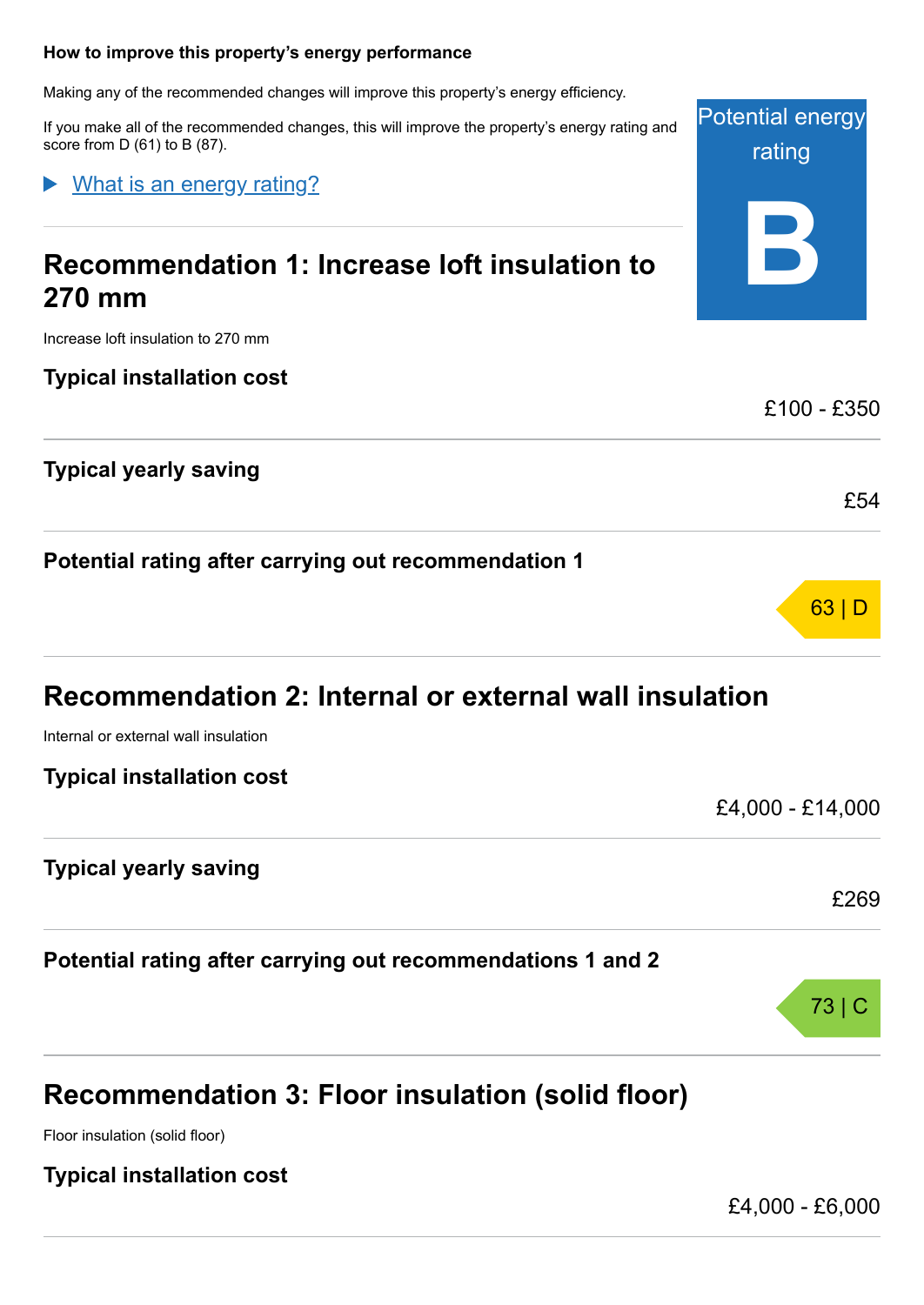| Potential rating after carrying out recommendations 1 to 3 |                 |
|------------------------------------------------------------|-----------------|
|                                                            | 74   C          |
| <b>Recommendation 4: Low energy lighting</b>               |                 |
| Low energy lighting                                        |                 |
| <b>Typical installation cost</b>                           |                 |
|                                                            | £20             |
| <b>Typical yearly saving</b>                               |                 |
|                                                            | £20             |
| Potential rating after carrying out recommendations 1 to 4 |                 |
|                                                            | $75$ C          |
|                                                            |                 |
| <b>Recommendation 5: Solar water heating</b>               |                 |
| Solar water heating                                        |                 |
| <b>Typical installation cost</b>                           |                 |
|                                                            | £4,000 - £6,000 |
| <b>Typical yearly saving</b>                               |                 |
|                                                            | £32             |
| Potential rating after carrying out recommendations 1 to 5 |                 |
|                                                            | 76              |
|                                                            |                 |
|                                                            |                 |

## **Recommendation 6: Solar photovoltaic panels, 2.5 kWp**

Solar photovoltaic panels

**Typical installation cost**

£5,000 - £8,000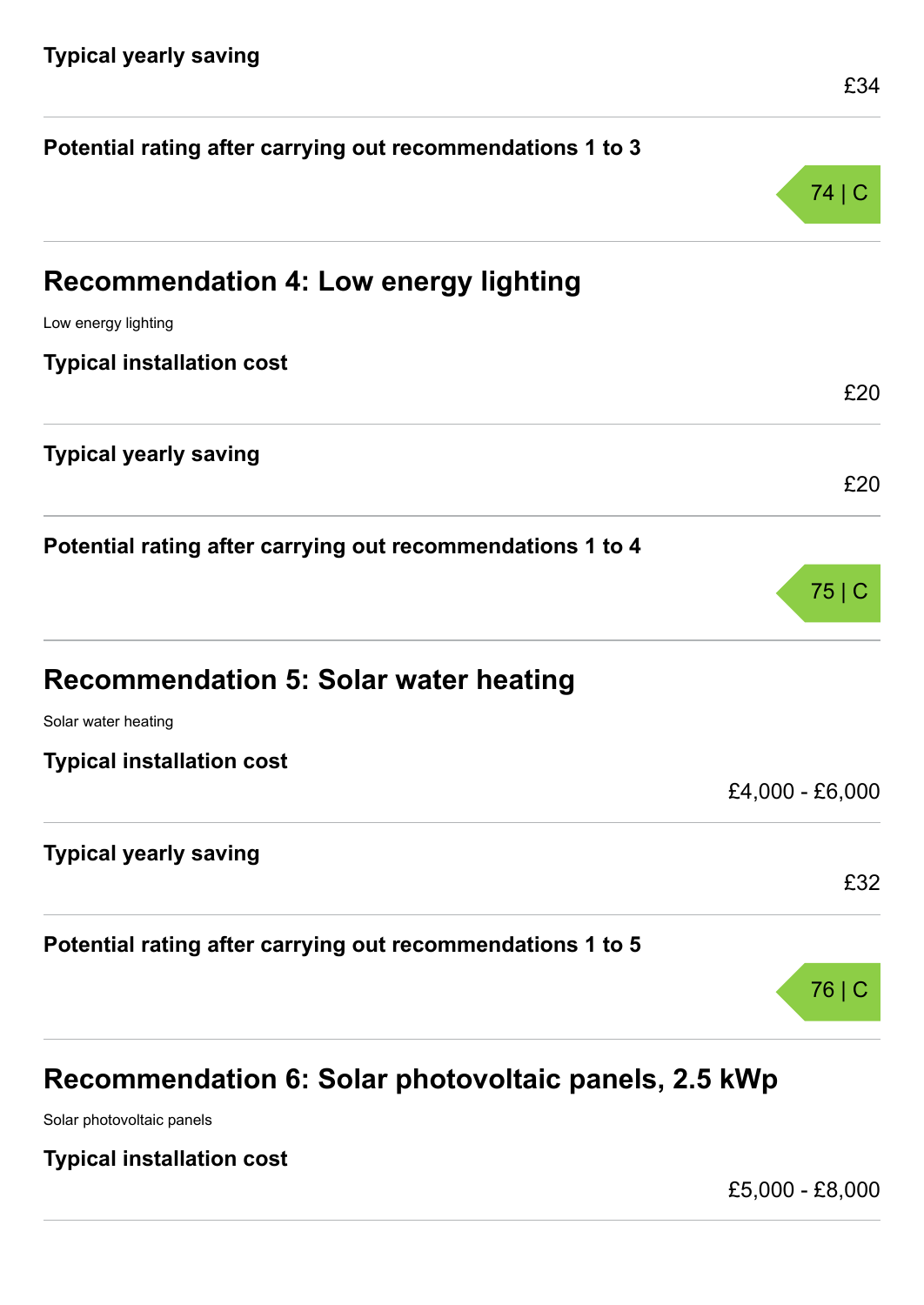**Paying for energy improvements**

**Potential rating after carrying out recommendations 1 to 6**

[Find energy grants and ways to save energy in your home.](https://www.gov.uk/improve-energy-efficiency) (https://www.gov.uk/improve-energy-efficiency)

**Estimated energy use and potential savings**

**Estimated yearly energy cost for this property**

#### **Potential saving**

The estimated cost shows how much the average household would spend in this property for heating, lighting and hot water. It is not based on how energy is used by the people living at the property.

The estimated saving is based on making all of the recommendations in [how to improve this property's energy performance.](#page-3-0)

For advice on how to reduce your energy bills visit Simple Energy Advice [\(https://www.simpleenergyadvice.org.uk/\)](https://www.simpleenergyadvice.org.uk/).

### **Heating use in this property**

Heating a property usually makes up the majority of energy costs.

### **Estimated energy used to heat this property**

#### **Space heating**

13710 kWh per year

#### **Water heating**

2006 kWh per year

#### **Potential energy savings by installing insulation**

| <b>Type of insulation</b> | Amount of energy saved |
|---------------------------|------------------------|
| Loft insulation           | 1020 kWh per year      |
| Solid wall insulation     | 5133 kWh per year      |



£409

£1007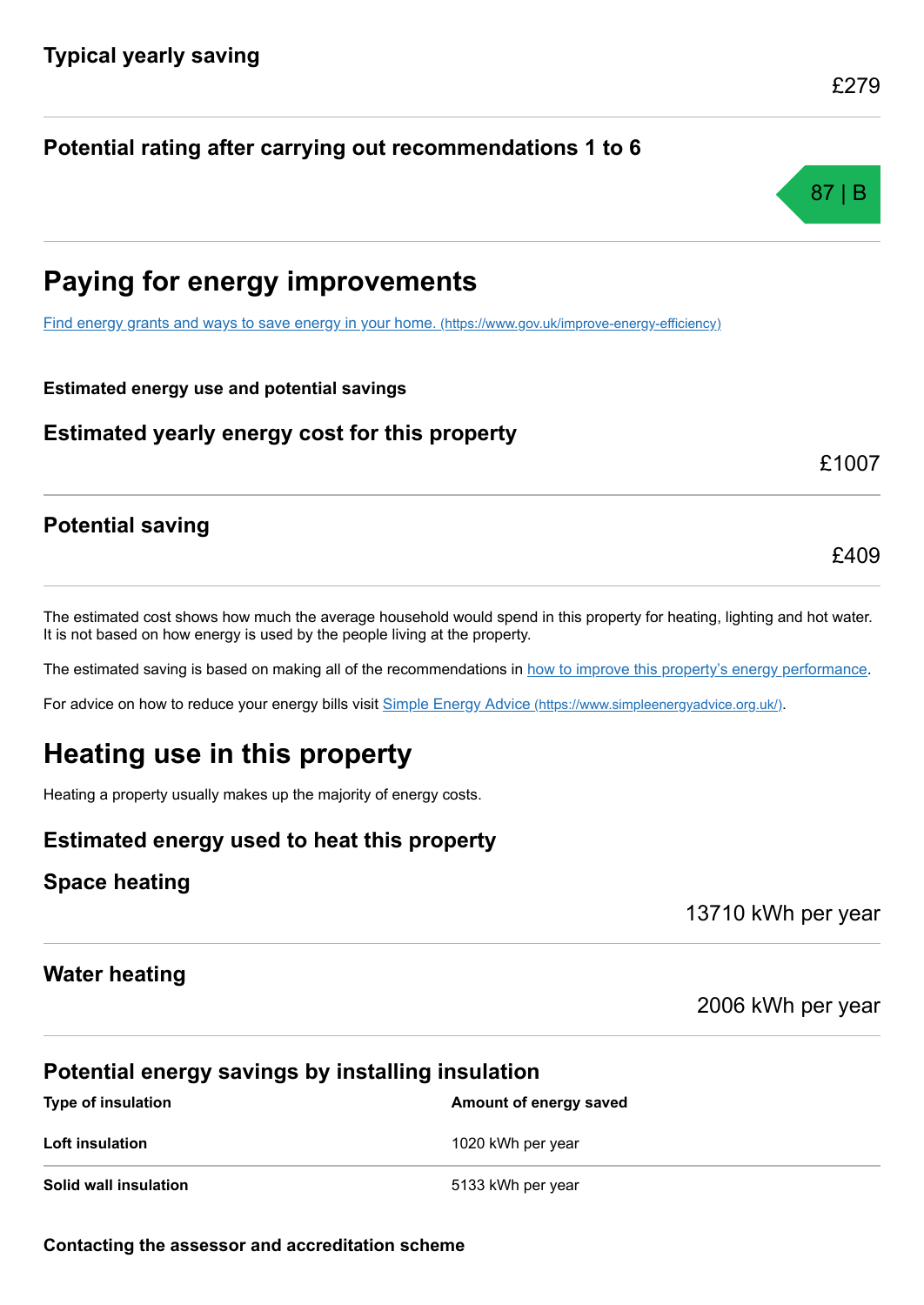This EPC was created by a qualified energy assessor.

If you are unhappy about your property's energy assessment or certificate, you can complain to the assessor directly.

If you are still unhappy after contacting the assessor, you should contact the assessor's accreditation scheme.

Accreditation schemes are appointed by the government to ensure that assessors are qualified to carry out EPC assessments.

### **Assessor contact details**

#### **Assessor's name**

Justin Jones

#### **Telephone**

07989140930

#### **Email**

[justinmjones1@yahoo.co.uk](mailto:justinmjones1@yahoo.co.uk)

### **Accreditation scheme contact details**

#### **Accreditation scheme**

Stroma Certification Ltd

#### **Assessor ID**

STRO017935

#### **Telephone**

0330 124 9660

#### **Email**

[certification@stroma.com](mailto:certification@stroma.com)

### **Assessment details**

**Assessor's declaration** No related party

#### **Date of assessment**

23 June 2017